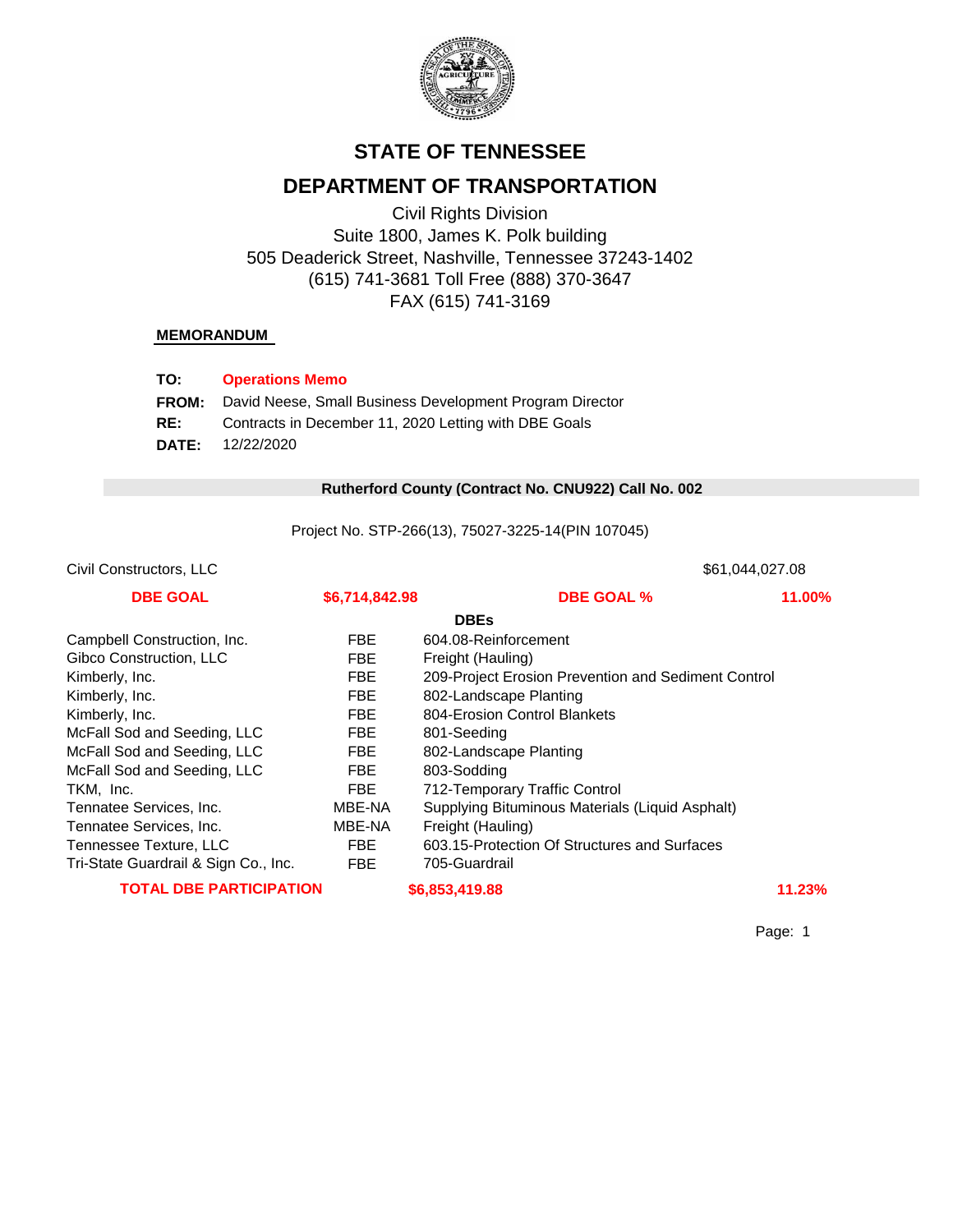# 0 **Bradley County (Contract No. CNU335) Call No. 011**

Project No. NH-I-75-1(152), 06001-8185-44(PIN 128849)

| Wright Brothers Construction Company, Inc. |                                                                                                 |                          | \$4,543,647.00                                                       |                |        |
|--------------------------------------------|-------------------------------------------------------------------------------------------------|--------------------------|----------------------------------------------------------------------|----------------|--------|
|                                            | <b>DBE GOAL</b>                                                                                 | \$227,182.35             | <b>DBE GOAL %</b>                                                    |                | 5.00%  |
|                                            |                                                                                                 |                          | <b>DBEs</b>                                                          |                |        |
|                                            | Erosion Solutions, LLC                                                                          | <b>FBE</b>               | Freight (Hauling)                                                    |                |        |
|                                            | Erosion Solutions, LLC<br><b>TriStar Enterprises</b>                                            | <b>FBE</b><br><b>FBE</b> | Supplying Bituminous Materials (Liquid Asphalt)<br>Freight (Hauling) |                |        |
|                                            | <b>TOTAL DBE PARTICIPATION</b>                                                                  |                          | \$227,324.80                                                         |                | 5.00%  |
|                                            |                                                                                                 |                          |                                                                      |                |        |
|                                            |                                                                                                 |                          | Coffee County (Contract No. CNU338) Call No. 015                     |                |        |
|                                            |                                                                                                 |                          | Project No. NH-I-24-2(182), 16001-8181-44(PIN 128855)                |                |        |
|                                            | Wright Paving Contractors, Inc.                                                                 |                          |                                                                      | \$3,761,815.27 |        |
|                                            | <b>DBE GOAL</b>                                                                                 | \$225,708.92             | <b>DBE GOAL %</b>                                                    |                | 6.00%  |
|                                            |                                                                                                 |                          | <b>DBEs</b>                                                          |                |        |
|                                            | Rutherford Contracting, Inc.<br>Rutherford Contracting, Inc.                                    | MBE-BA<br>MBE-BA         | Freight (Hauling)<br>Supplying Bituminous Materials (Liquid Asphalt) |                |        |
|                                            | <b>TOTAL DBE PARTICIPATION</b>                                                                  |                          |                                                                      |                | 6.04%  |
|                                            |                                                                                                 |                          | \$227,221.50                                                         |                |        |
|                                            |                                                                                                 |                          | Grundy County (Contract No. CNU339) Call No. 016                     |                |        |
|                                            | Project No. NA, 31001-4192-04(PIN 128852), 16001-8180-44(PIN 128851), 31001-8193-44(PIN 128852) |                          |                                                                      |                |        |
|                                            | Rogers Group, Inc.                                                                              |                          |                                                                      | \$6,484,173.34 |        |
|                                            | <b>DBE GOAL</b>                                                                                 | \$324,208.67             | <b>DBE GOAL %</b>                                                    |                | 5.00%  |
|                                            |                                                                                                 |                          | <b>DBEs</b>                                                          |                |        |
|                                            | Tennatee Services, Inc.<br>Tennatee Services, Inc.                                              | MBE-NA<br>MBE-NA         | Supplying Bituminous Materials (Liquid Asphalt)<br>Freight (Hauling) |                |        |
|                                            | <b>TOTAL DBE PARTICIPATION</b>                                                                  |                          | \$324,274.00                                                         |                | 5.00%  |
|                                            |                                                                                                 |                          |                                                                      |                |        |
|                                            |                                                                                                 |                          | Davidson County (Contract No. CNU269) Call No. 018                   |                |        |
|                                            |                                                                                                 |                          | Project No. HSIP-I-65-2(98), 19009-3182-94(PIN 117125)               |                |        |
|                                            | Volunteer Paving, LLC                                                                           |                          |                                                                      | \$902,184.80   |        |
|                                            | <b>DBE GOAL</b>                                                                                 | \$90,218.48              | <b>DBE GOAL %</b>                                                    |                | 10.00% |
|                                            |                                                                                                 |                          | <b>DBEs</b>                                                          |                |        |
|                                            | McFall Sod and Seeding, LLC                                                                     | FBE                      | 803-Sodding                                                          |                |        |
|                                            | One Erosion Control and<br>Stabilization, Inc.                                                  | <b>FBE</b>               | 209-Project Erosion Prevention and Sediment Control                  |                |        |
|                                            | SDM Construction, LLC                                                                           | <b>FBE</b>               | Supplying Bituminous Materials (Liquid Asphalt)                      |                |        |
|                                            | SDM Construction, LLC                                                                           | <b>FBE</b>               | 712-Temporary Traffic Control                                        |                |        |
|                                            | SDM Construction, LLC                                                                           | <b>FBE</b>               | Freight (Hauling)                                                    |                |        |
|                                            | Tri-State Guardrail & Sign Co., Inc.                                                            | <b>FBE</b>               | 705-Guardrail                                                        |                |        |
|                                            | <b>TOTAL DBE PARTICIPATION</b>                                                                  |                          | \$90,685.15                                                          |                | 10.05% |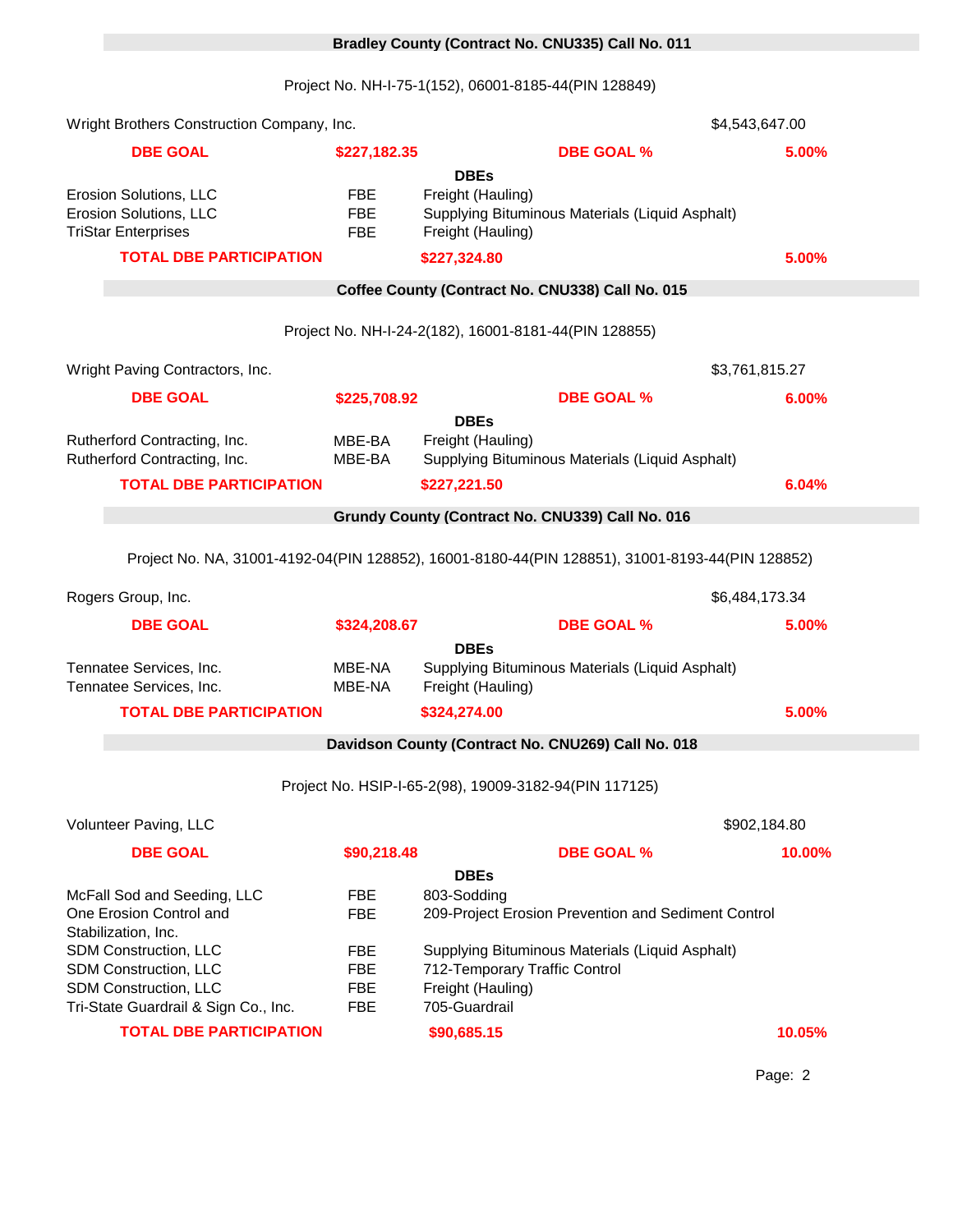|                                                    | Project No. NA, 19008-4197-04(PIN 129569), 19008-8196-44(PIN 127274), 19008-8198-44(PIN 129569) |                  |                                                                       |                                                 |                |  |
|----------------------------------------------------|-------------------------------------------------------------------------------------------------|------------------|-----------------------------------------------------------------------|-------------------------------------------------|----------------|--|
|                                                    | Vulcan Construction Materials, LLC                                                              |                  |                                                                       |                                                 | \$5,536,724.69 |  |
| <b>DBE GOAL</b>                                    |                                                                                                 | \$332,203.48     |                                                                       | <b>DBE GOAL %</b>                               | 6.00%          |  |
| WMC Contracting Co., Inc.                          |                                                                                                 | MBE-HA           | <b>DBEs</b>                                                           | Supplying Bituminous Materials (Liquid Asphalt) |                |  |
|                                                    | <b>TOTAL DBE PARTICIPATION</b>                                                                  |                  | \$332,203.48                                                          |                                                 | 6.00%          |  |
|                                                    |                                                                                                 |                  | Dickson County (Contract No. CNU009) Call No. 020                     |                                                 |                |  |
|                                                    |                                                                                                 |                  | Project No. N/A, 22001-4191-04(PIN 127252), 22001-8191-44(PIN 127252) |                                                 |                |  |
| Jones Bros. Contractors, LLC                       |                                                                                                 |                  |                                                                       |                                                 | \$5,271,238.80 |  |
| <b>DBE GOAL</b>                                    |                                                                                                 | \$368,986.72     |                                                                       | <b>DBE GOAL %</b>                               | 7.00%          |  |
| Tennatee Services, Inc.<br>Tennatee Services, Inc. |                                                                                                 | MBE-NA<br>MBE-NA | <b>DBEs</b><br>Freight (Hauling)                                      | Supplying Bituminous Materials (Liquid Asphalt) |                |  |
|                                                    | <b>TOTAL DBE PARTICIPATION</b>                                                                  |                  | \$369,239.04                                                          |                                                 | 7.00%          |  |
|                                                    |                                                                                                 |                  | Fayette County (Contract No. CNU366) Call No. 023                     |                                                 |                |  |
|                                                    | Project No. NA, 24001-4151-04(PIN 129080), 24001-8151-44(PIN 129080)                            |                  |                                                                       |                                                 |                |  |
|                                                    | Standard Construction Company, Inc.                                                             |                  |                                                                       |                                                 | \$5,357,786.30 |  |
| <b>DBE GOAL</b>                                    |                                                                                                 | \$267,889.32     |                                                                       | <b>DBE GOAL %</b>                               | 5.00%          |  |
| Damron Trucking, Inc.<br>Damron Trucking, Inc.     |                                                                                                 | MBE-BA<br>MBE-BA | <b>DBEs</b><br>Freight (Hauling)                                      | Supplying Bituminous Materials (Liquid Asphalt) |                |  |
|                                                    | <b>TOTAL DBE PARTICIPATION</b>                                                                  |                  | \$271,000.00                                                          |                                                 | 5.06%          |  |
|                                                    |                                                                                                 |                  | Greene County (Contract No. CNU278) Call No. 026                      |                                                 |                |  |
|                                                    | Project No. HSIP-3000(56), 30946-3483-94(PIN 125450)                                            |                  |                                                                       |                                                 |                |  |
| Superior Traffic Control, LLC                      |                                                                                                 |                  |                                                                       |                                                 | \$176,184.05   |  |
| <b>DBE GOAL</b>                                    |                                                                                                 | \$8,809.20       |                                                                       | <b>DBE GOAL %</b>                               | 5.00%          |  |
| Roadway Solutions, LLC                             |                                                                                                 | <b>FBE</b>       | <b>DBEs</b><br>705-Guardrail                                          |                                                 |                |  |
|                                                    | <b>TOTAL DBE PARTICIPATION</b>                                                                  |                  | \$15,275.00                                                           |                                                 | 8.67%          |  |

0 **Davidson County (Contract No. CNU044) Call No. 019**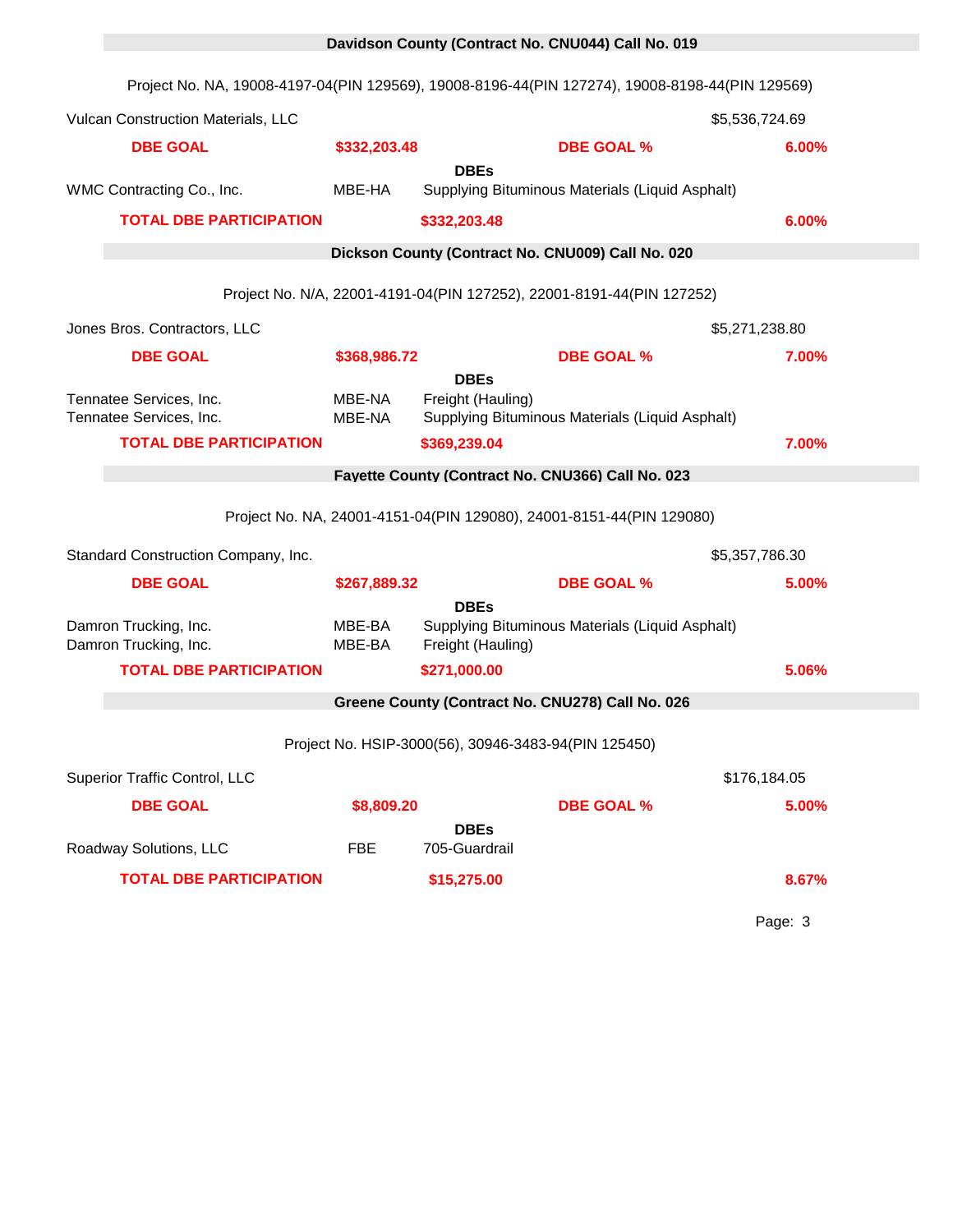### 0 **Hardin County (Contract No. CNU346) Call No. 029**

### Project No. HSIP-15(188), 36001-3292-94(PIN 120784)

Delta Contracting Company, LLC 6000 \$933,570.25

| <b>DBE GOAL</b>                                                             | \$46,678.51                    |                                                       | <b>DBE GOAL %</b>                                   | 5.00%        |
|-----------------------------------------------------------------------------|--------------------------------|-------------------------------------------------------|-----------------------------------------------------|--------------|
| Damron Trucking, Inc.<br>Damron Trucking, Inc.<br>Interstate Landscaping of | MBE-BA<br>MBE-BA<br><b>FBE</b> | <b>DBEs</b><br>Freight (Hauling)<br>740-Geosynthetics | Supplying Bituminous Materials (Liquid Asphalt)     |              |
| Mississippi, Inc.<br>Interstate Landscaping of<br>Mississippi, Inc.         | <b>FBE</b>                     | 803-Sodding                                           |                                                     |              |
| Interstate Landscaping of<br>Mississippi, Inc.                              | <b>FBE</b>                     | 717-Mobilization & Demobilization                     |                                                     |              |
| Interstate Landscaping of<br>Mississippi, Inc.                              | <b>FBE</b>                     | 707-Fences                                            |                                                     |              |
| Interstate Landscaping of<br>Mississippi, Inc.                              | <b>FBE</b>                     |                                                       | 209-Project Erosion Prevention and Sediment Control |              |
| Interstate Landscaping of<br>Mississippi, Inc.                              | <b>FBE</b>                     | 801-Seeding                                           |                                                     |              |
| <b>TOTAL DBE PARTICIPATION</b>                                              |                                | \$46,705.23                                           |                                                     | 5.00%        |
|                                                                             |                                | Hickman County (Contract No. CNU281) Call No. 034     |                                                     |              |
|                                                                             |                                | Project No. HSIP-4100(18), 41945-3461-94(PIN 125450)  |                                                     |              |
| <b>Superior Traffic Control, LLC</b>                                        |                                |                                                       |                                                     | \$176,798.35 |
| <b>DBE GOAL</b>                                                             | \$12,375.88                    |                                                       | <b>DBE GOAL %</b>                                   | 7.00%        |
| <b>Professional Traffic Control</b><br>Services, LLC                        | <b>FBE</b>                     | <b>DBEs</b><br>712-Temporary Traffic Control          |                                                     |              |
| <b>TOTAL DBE PARTICIPATION</b>                                              |                                | \$12,380.00                                           |                                                     | 7.00%        |
|                                                                             |                                | Lincoln County (Contract No. CNU353) Call No. 036     |                                                     |              |
|                                                                             |                                | Project No. HSIP-5200(29), 52946-3414-94(PIN 125450)  |                                                     |              |
| Superior Traffic Control, LLC<br>\$142,143.90                               |                                |                                                       |                                                     |              |
| <b>DBE GOAL</b>                                                             | \$8,528.63                     |                                                       | <b>DBE GOAL %</b>                                   | 6.00%        |
| Tri-State Guardrail & Sign Co., Inc.                                        | <b>FBE</b>                     | <b>DBEs</b><br>705-Guardrail                          |                                                     |              |
| <b>TOTAL DBE PARTICIPATION</b>                                              |                                | \$10,620.00                                           |                                                     | 7.47%        |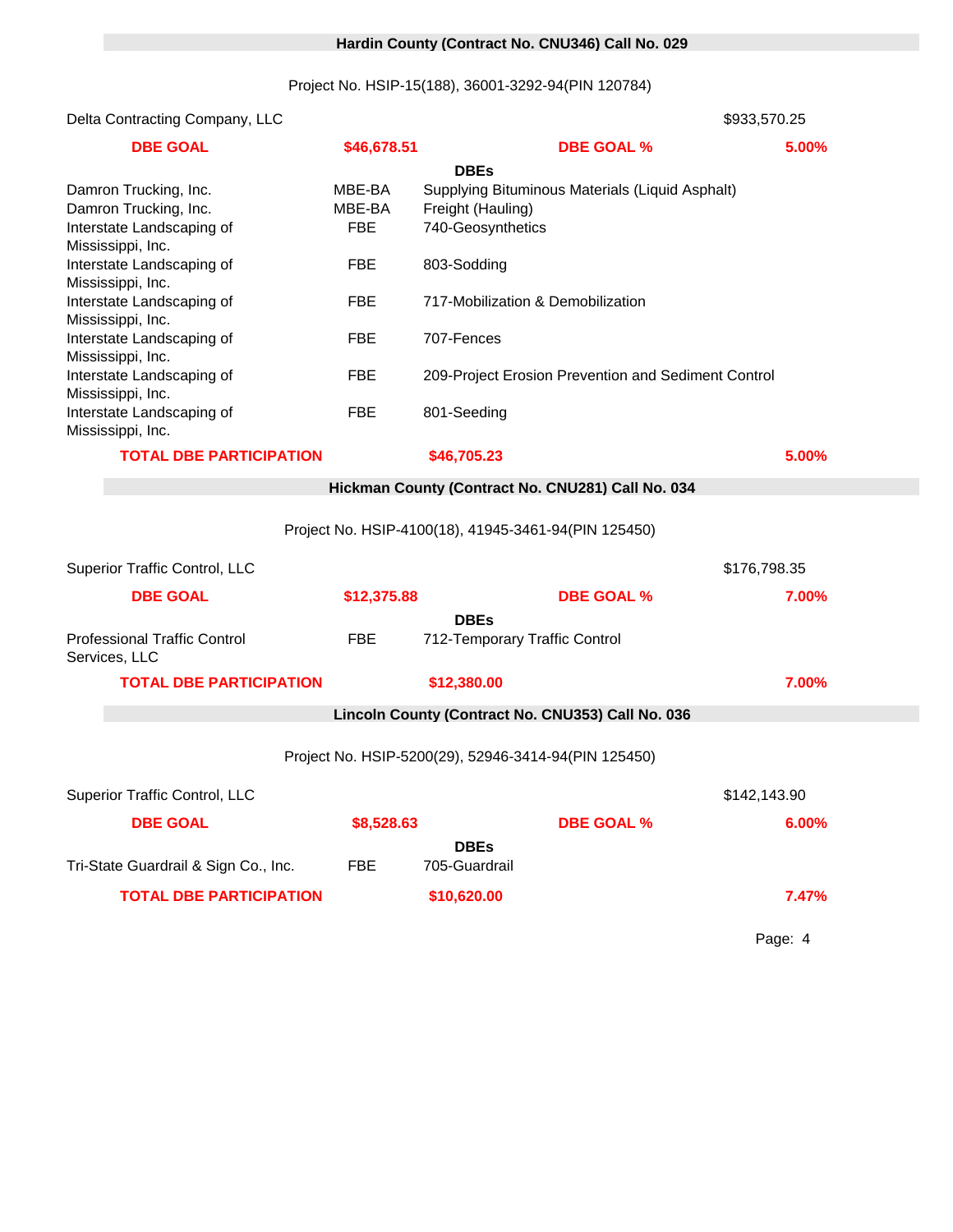#### 0 **Madison County (Contract No. CNU357) Call No. 038**

Project No. NH-I-40-1(359), 57201-8157-44(PIN 129076)

| Delta Contracting Company, LLC<br>\$5,569,001.06 |                  |                                                                                     |       |
|--------------------------------------------------|------------------|-------------------------------------------------------------------------------------|-------|
| <b>DBE GOAL</b>                                  | \$278,450.05     | <b>DBE GOAL %</b>                                                                   | 5.00% |
| Damron Trucking, Inc.<br>Damron Trucking, Inc.   | MBE-BA<br>MBE-BA | <b>DBEs</b><br>Freight (Hauling)<br>Supplying Bituminous Materials (Liquid Asphalt) |       |
| Tri-State Guardrail & Sign Co., Inc.             | <b>FBE</b>       | 705-Guardrail                                                                       |       |
| <b>TOTAL DBE PARTICIPATION</b>                   |                  | \$279,701.02                                                                        | 5.02% |
|                                                  |                  | McMinn County (Contract No. CNU352) Call No. 040                                    |       |
|                                                  |                  |                                                                                     |       |
|                                                  |                  | Project No. NH-I-75-1(145), 54001-3184-44(PIN 124087)                               |       |
| APAC-Atlantic, Inc.                              |                  | \$2,295,029.60                                                                      |       |
| <b>DBE GOAL</b>                                  | \$137,701.78     | <b>DBE GOAL %</b>                                                                   | 6.00% |
|                                                  |                  | <b>DBEs</b>                                                                         |       |
| Erosion Solutions, LLC                           | <b>FBE</b>       | Freight (Hauling)                                                                   |       |
| Erosion Solutions, LLC                           | <b>FBE</b>       | 803-Sodding                                                                         |       |
| Erosion Solutions, LLC                           | <b>FBE</b>       | 203-Excavating and Undercutting                                                     |       |
| Erosion Solutions, LLC                           | <b>FBE</b>       | 209-Project Erosion Prevention and Sediment Control                                 |       |
| Erosion Solutions, LLC                           | <b>FBE</b>       | 707-Fences                                                                          |       |
| Erosion Solutions, LLC                           | <b>FBE</b>       | Supplying Bituminous Materials (Liquid Asphalt)                                     |       |
| Erosion Solutions, LLC                           | <b>FBE</b>       | 740-Geosynthetics                                                                   |       |
| Erosion Solutions, LLC                           | <b>FBE</b>       | 801-Seeding                                                                         |       |
| Roadway Solutions, LLC                           | <b>FBE</b>       | 706-Guardrail Adjusted, Removed, and Reset                                          |       |
| Roadway Solutions, LLC                           | <b>FBE</b>       | 705-Guardrail                                                                       |       |
| Roadway Solutions, LLC                           | <b>FBE</b>       | 717-Mobilization & Demobilization                                                   |       |
| <b>TOTAL DBE PARTICIPATION</b>                   |                  | \$141,483.12                                                                        | 6.16% |
|                                                  |                  | Perry County (Contract No. CNU378) Call No. 041                                     |       |
|                                                  |                  |                                                                                     |       |
|                                                  |                  | Project No. STP-13(45), 68001-3251-14(PIN 111109)                                   |       |

#### Delta Contracting Company, LLC 18032 6032 \$5,395,368.60

| <b>DBE GOAL</b>                      | \$539,536.86 | <b>DBE GOAL %</b>                                   | 10.00% |
|--------------------------------------|--------------|-----------------------------------------------------|--------|
|                                      |              | <b>DBEs</b>                                         |        |
| Kimberly, Inc.                       | <b>FBE</b>   | 209-Project Erosion Prevention and Sediment Control |        |
| Kimberly, Inc.                       | <b>FBE</b>   | 717-Mobilization & Demobilization                   |        |
| Kimberly, Inc.                       | FBE          | 806-Roadside Maintenance                            |        |
| Kimberly, Inc.                       | <b>FBE</b>   | 803-Sodding                                         |        |
| Kimberly, Inc.                       | <b>FBE</b>   | 801-Seeding                                         |        |
| Kimberly, Inc.                       | <b>FBE</b>   | 740-Geosynthetics                                   |        |
| * SDM Construction, LLC              | FBE          | Freight (Hauling)                                   |        |
| Tri-State Guardrail & Sign Co., Inc. | FBE.         | 713-Highway Signing                                 |        |
| WMC Contracting Co., Inc.            | MBE-HA       | 702-Cement Concrete Curb, Gutter, and Combined      |        |
|                                      |              | <b>Curb And Gutter</b>                              |        |
| WMC Contracting Co., Inc.            | MBE-HA       | 701-Cement Concrete Sidewalks, Driveways, and       |        |
|                                      |              | <b>Median Pavement</b>                              |        |
| <b>TOTAL DBE PARTICIPATION</b>       |              | \$548,040.30                                        | 10.16% |

\* SDM Construction 2nd Tier to Eubank Paving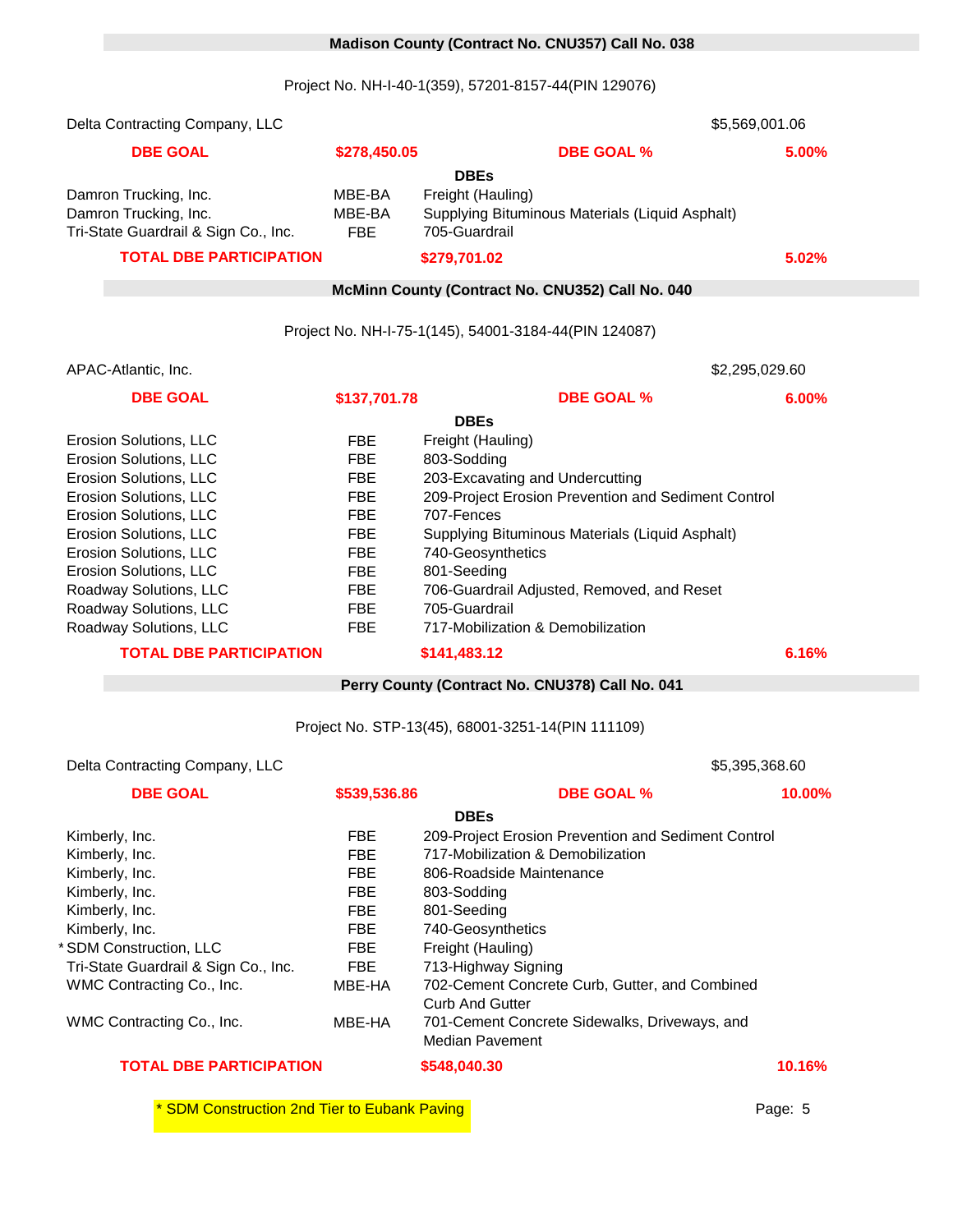# 0 **Putnam County (Contract No. CNU051) Call No. 042**

Project No. HSIP-7100(54), 71946-3414-94(PIN 125450)

<sup>1</sup> Putnam \*

|                                     | Superior Traffic Control, LLC                                           |                                        |                                                                            |                                                                                             | \$425,920.20   |
|-------------------------------------|-------------------------------------------------------------------------|----------------------------------------|----------------------------------------------------------------------------|---------------------------------------------------------------------------------------------|----------------|
|                                     | <b>DBE GOAL</b>                                                         | \$17,036.81                            |                                                                            | <b>DBE GOAL %</b>                                                                           | 4.00%          |
|                                     | First Place Finish, Inc.                                                | <b>FBE</b>                             | <b>DBEs</b><br>705-Guardrail                                               |                                                                                             |                |
|                                     | <b>TOTAL DBE PARTICIPATION</b>                                          |                                        | \$28,764.00                                                                |                                                                                             | 6.75%          |
|                                     |                                                                         |                                        |                                                                            | Putnam County (Contract No. CNU358) Call No. 043                                            |                |
|                                     |                                                                         |                                        |                                                                            | Project No. N/A, 71100-4128-04(PIN 128847), 71100-8128-44(PIN 128847)                       |                |
|                                     | Rogers Group, Inc.                                                      |                                        |                                                                            |                                                                                             | \$2,613,065.00 |
|                                     | <b>DBE GOAL</b>                                                         | \$156,783.90                           |                                                                            | <b>DBE GOAL %</b>                                                                           | 6.00%          |
|                                     | International Traffic Systems, Inc.<br>Lestar Mineral Development, Inc. | <b>FBE</b><br>MBE-BA                   | <b>DBEs</b><br>730-Traffic Signals                                         | Supplying Bituminous Materials (Liquid Asphalt)                                             |                |
|                                     | <b>TOTAL DBE PARTICIPATION</b>                                          |                                        | \$188,883.60                                                               |                                                                                             | 7.23%          |
|                                     |                                                                         |                                        |                                                                            | Rutherford County (Contract No. CNU363) Call No. 045                                        |                |
|                                     |                                                                         |                                        | Project No. NH-I-840(18), 75840-8137-44(PIN 127269)                        |                                                                                             |                |
|                                     | Volunteer Paving, LLC                                                   |                                        |                                                                            |                                                                                             | \$6,247,541.07 |
|                                     | <b>DBE GOAL</b>                                                         | \$374,852.46                           | <b>DBEs</b>                                                                | <b>DBE GOAL %</b>                                                                           | 6.00%          |
|                                     | SDM Construction, LLC<br>SDM Construction, LLC<br>SDM Construction, LLC | <b>FBE</b><br><b>FBE</b><br><b>FBE</b> | Freight (Hauling)<br>712-Temporary Traffic Control                         | Supplying Bituminous Materials (Liquid Asphalt)                                             |                |
|                                     | <b>TOTAL DBE PARTICIPATION</b>                                          |                                        | \$379,116.34                                                               |                                                                                             | 6.07%          |
|                                     |                                                                         |                                        |                                                                            | Shelby County (Contract No. CNU294) Call No. 048                                            |                |
|                                     |                                                                         |                                        | Project No. HSIP-2814(6), 79947-3526-94(PIN 118800)                        |                                                                                             |                |
|                                     | <b>McCrory Electric Company</b>                                         |                                        |                                                                            |                                                                                             | \$674,646.55   |
|                                     | <b>DBE GOAL</b>                                                         | \$43,852.03                            |                                                                            | <b>DBE GOAL %</b>                                                                           | 6.50%          |
| GCM, Inc.<br>GCM, Inc.<br>GCM, Inc. |                                                                         | <b>FBE</b><br><b>FBE</b><br><b>FBE</b> | <b>DBEs</b><br><b>Median Pavement</b><br>717-Mobilization & Demobilization | 202-Removal Of Structures and Obstructions<br>701-Cement Concrete Sidewalks, Driveways, and |                |
| GCM, Inc.<br>GCM, Inc.              |                                                                         | <b>FBE</b><br><b>FBE</b>               | 712-Temporary Traffic Control<br>740-Geosynthetics                         |                                                                                             |                |
| GCM, Inc.                           |                                                                         | <b>FBE</b>                             |                                                                            | 209-Project Erosion Prevention and Sediment Control                                         |                |
|                                     | <b>TOTAL DBE PARTICIPATION</b>                                          |                                        | \$90,928.00                                                                |                                                                                             | 13.48%         |